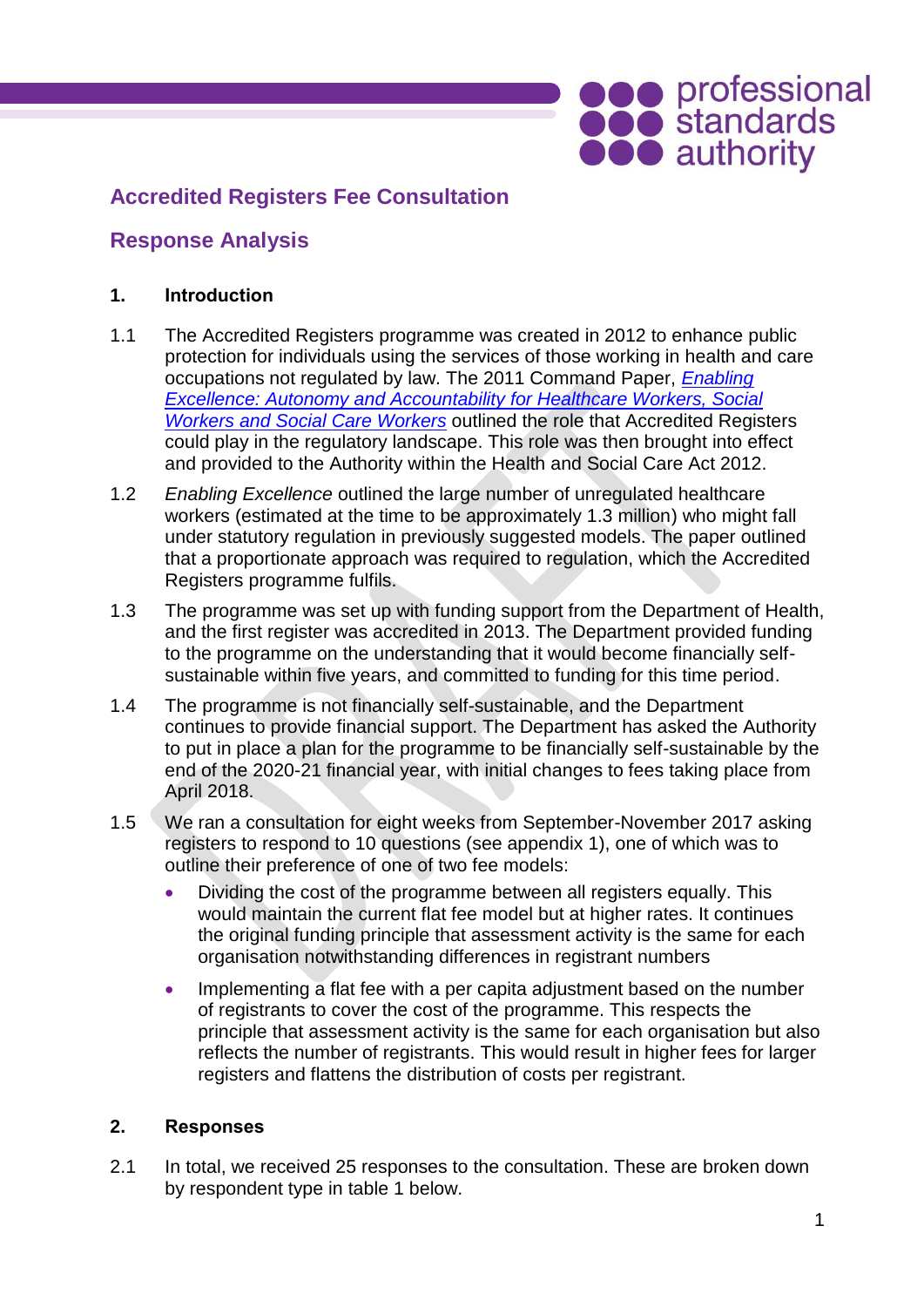### Table 1

| <b>Respondent type</b>            | <b>Number of responses</b> |
|-----------------------------------|----------------------------|
| <b>Accredited Register</b>        | 19                         |
| Register under initial assessment | 2                          |
| Register that has not yet applied |                            |
| Statutory professional regulator  |                            |
| Charity                           |                            |
| Member of a Council of a register | 11                         |

2.2 The responses from the statutory regulator and charity did not answer the questions posed within the consultation and did not fit with any themes identified. The statutory regulator sought reassurance that there will continue to be no cross subsidy between the Authority's regulatory oversight and Accredited Registers roles. The Charity showed some misunderstanding, stating that taxpayers' money should not go towards funding, or subsidising, the provision of non-evidence-based treatments where evidence-based treatments are available. The Charity stated that it believes the full cost of the programme should be borne by registrants. We responded directly to both responses, which are not discussed further within this document.

# **3. Preferred fee model**

- 3.1 20 of the 24 current Accredited Registers responded to the consultation<sup>2</sup>. Of the 20 registers that responded, four did not state a preference for a fee model.
- 3.2 Two of the three registers currently under assessment responded to the consultation, as did one register that has not yet applied for accreditation. The two registers under assessment and the register that has not yet applied responded with their preferred fee model.
- 3.3 Of the four registers that did not state a preference:
	- One register noted that neither option will be sustainable for it remaining within the programme
	- One register provided no preference, and noted that either model would require a 50% increase in fees for its registrants
	- One raised serious concerns about the assumptions within the consultation. This register suggested a more sophisticated charging scheme could be

 $\overline{a}$ <sup>1</sup> This response was very similar to that submitted by the Council member's Accredited Register. For this reason, these two responses have been counted as one for the purpose of analysis.

<sup>2</sup> One response covered two registers who are assessed as a cluster.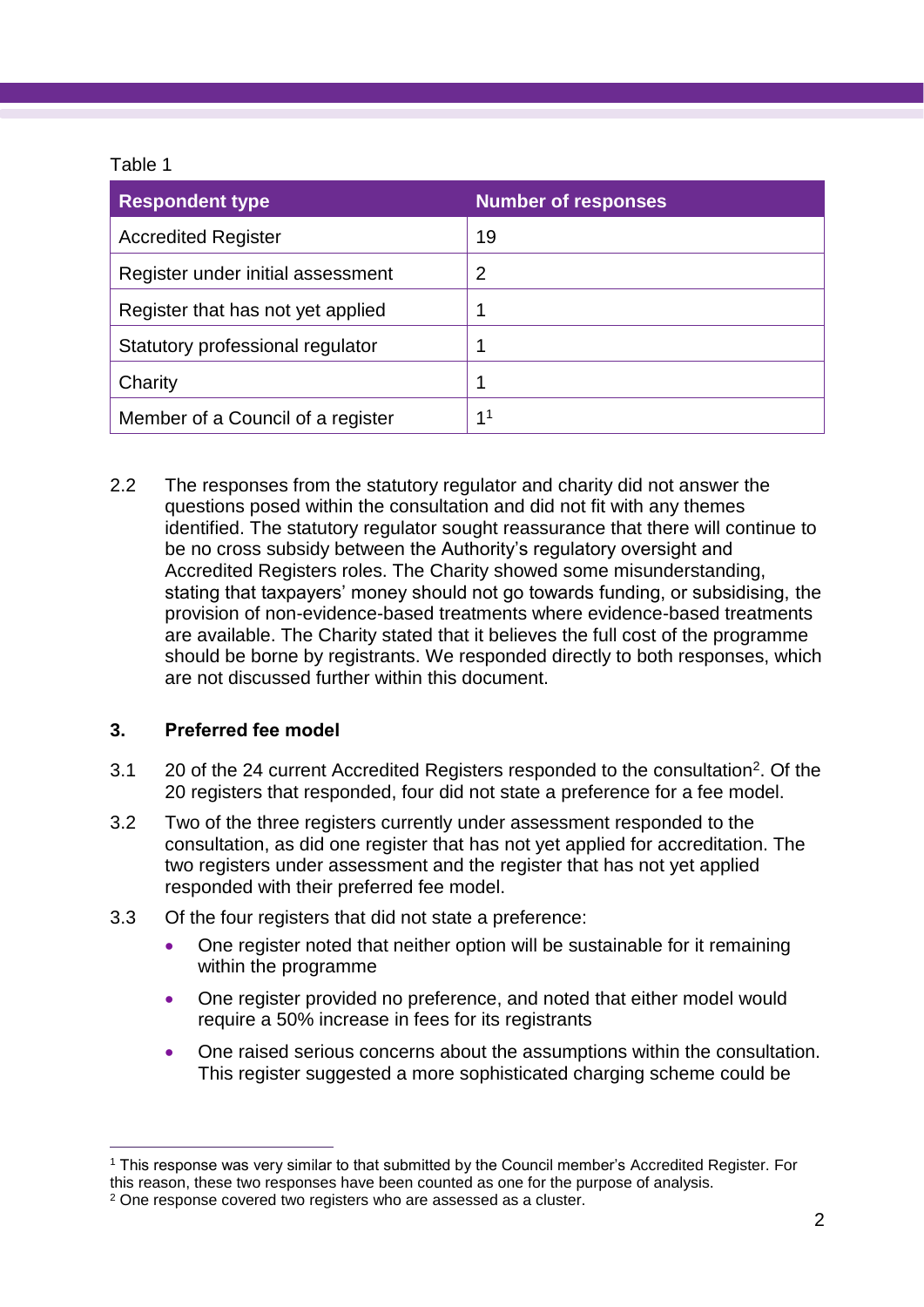devised and requested a deferral on the decision and further dialogue on this

- One raised concerns that all proposals within the consultation posed questions about the sustainability of the programme. The register stated that fee increases would cause it to evaluate the cost-benefit of the programme.
- 3.4 No consensus for a fee model was formed among the 19 respondents to this question. 10 stated their preferred fee model to be a base fee plus a per capita charge, while nine stated their preferred model to be a flat fee. We do not feel that this allows us to select a fee model with any degree of confidence that it will be accepted by all, or even a significant majority of, registers.
- 3.5 All those that preferred the base fee plus per capita charge model have registrant numbers of fewer than 2,000. Of those that preferred the flat fee model, all bar one have registrant numbers of greater than 2,000. In addition to this, three of the four registers that did not state a preference, but outlined serious concerns about the fee increase, have fewer than 1,000 registrants. There is a clear split between the smaller and larger registers, due in large part to the financial implications for these organisations.
- 3.6 Larger registers noted that the programme accredits registers, not registrants, and as such assessment burdens are similar for all registers. Smaller registers noted the vast discrepancies in the overall cost per registrant of accreditation, irrespective of the fee model chosen.
- 3.7 Some larger registers did note their willingness to contribute a higher fee than the smallest registers, but did not wish to pay the full fee that would be charged through the base fee plus per capita charge.
- 3.8 One register noted that it did not consider the proposals ambitious enough, and suggested significant increases to a per registrant charge and the overall programme budget. This view, however, was not shared by other registers.

# **4. Key themes**

4.1 A number of themes emerged from the responses from registers, which are summarised within this section.

#### **Registers willing to find pragmatic solutions**

4.2 Through their responses, registers demonstrated that they value the programme and are willing to work towards pragmatic solutions to a sustainable model. However, this is tempered by the fact that the proposed fee increases are large, and that there is no consensus among registers as to a preferred model.

#### **Impact on registers and registrants**

4.3 Registers stated that the impact on them would be dependent on the fee model chosen. 15 of the 20 registers stated that they would have to pass the fee increases onto registrants. One smaller register calculated that a 50% increase in registrant fees would be required to cover the programme fee changes.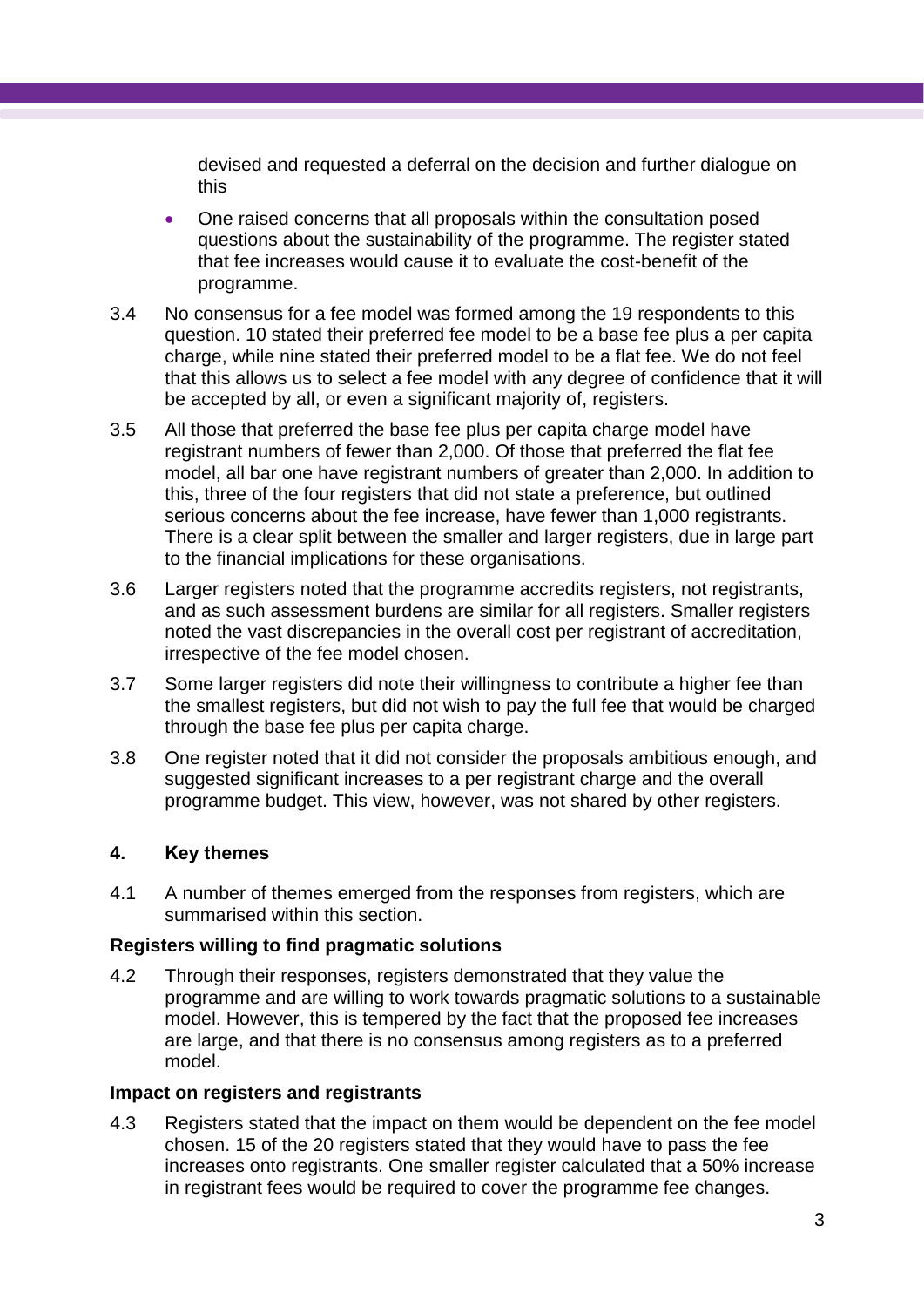4.4 Registers that did not specifically state that they would pass fee increases onto registrants noted the additional pressure that increased fees would place on their resources.

#### **Risk of losing registers**

- 4.5 As there is such a strong split between the preferred fee models of large and small registers, the risk of losing registers based on the fee model chosen has been particularly highlighted. Given the split, there is a risk of losing approximately half of the registers within the programme if either model is chosen.
- 4.6 Seven registers state within their consultation responses that they may decide to withdraw from the programme due to increased fees, and a further two imply that this would be the case; a total of 45%. This was stated to be for a number of reasons, including the increased percentage of a register's overall budget spent on accreditation fees (rising from 20% to 30% for one small register), potentially not being able to justify fee increases to registrants, and the costbenefit of the programme no longer being favourable to their continued accreditation.
- 4.7 All four registers that did not state a fee model preference mentioned withdrawing from the programme, as did three registers that prefer the base fee plus per capita charge model and two that prefer the flat fee model. Six of the nine registers that mention withdrawing have fewer than 1,000 registrants, which would indicate that the programme would be more likely to lose smaller registers with the planned fee increases.
- 4.8 The responses raise serious concerns that registers will withdraw from the programme due to increased fees. An alternative to this is that some registers may decide to merge or cluster their accreditation. This provides the benefit of maintaining public protection through keeping practitioners on Accredited Registers, but, based on the current fee models, would negatively impact the programme's ability to become financially self-sustainable.

#### **Concerns about sustainability**

- 4.9 Concerns raised by registers clearly show that there are serious risks associated with raising the fees. Registers expressed concern that smaller registers may not be able to afford increased fees, especially the flat fee model, or may not be able to justify increasing their registration fees for registrants to cover the costs. Larger registers may choose to withdraw rather than pay the increased costs associated with the per capita model.
- 4.10 This caused some registers to call into question the sustainability of a programme that requires such large increases to fees in a relatively short timeframe. Some registers noted that increasing the fees could actively damage the sustainability of the programme, due to withdrawals from the programme.
- 4.11 The loss of any register will transfer costs onto other registers, which could cause a snowball effect of more registers leaving due to increased costs. This would quickly reach a tipping point where the programme was no longer viable.

# **Timeframes for introduction**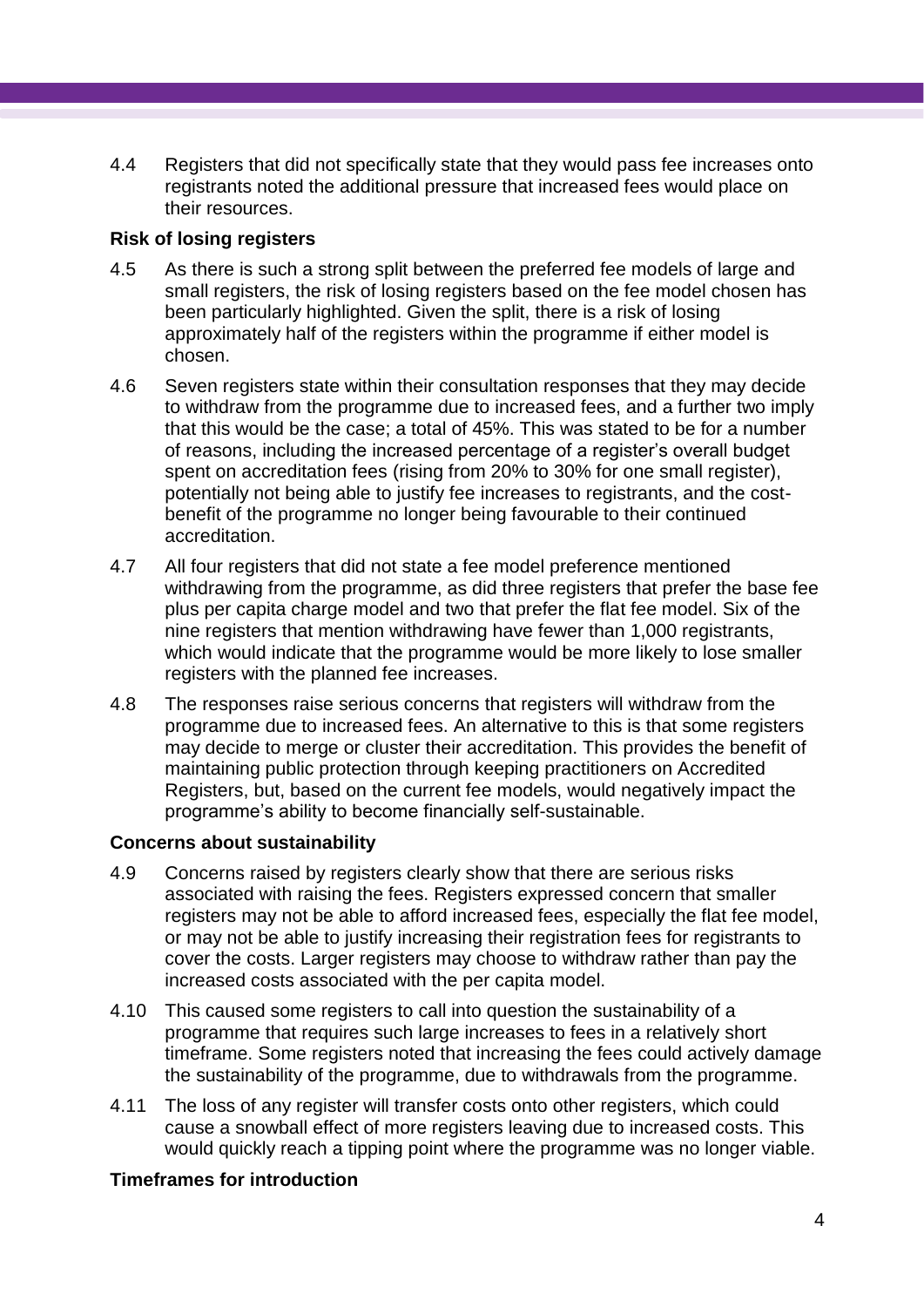- 4.12 The majority of registers stated that the timeframes for implementation (introduction of new fee model in April 2018 and three-year phased increase) were appropriate. However, some registers did note that budgets for 2018 had already been set, making an April 2018 introduction difficult. Other registers stated that the three-year plan for self-sustainability was not reasonable as the programme is still relatively new and should be granted more time to increase its register-base before self-sustainability is required.
- 4.13 Registers expressed the opinion that discussion around withdrawal of funding from the Department should not take place until the programme covers at least 30 Accredited Registers. This would allow the programme greater time to become embedded, and would reduce the currently proposed large fee increases over three years.
- 4.14 A number of registers stated that '*An assessment of sustainability should be made by reference to the number of Accredited Registers not the time that has elapsed since the programme opened.'*

#### **Registers found neither model to be ideal**

4.15 A number of registers noted that, while they had chosen one of the two fee models, this was due to having to choose one as part of their response. An increase in fees to some registers would represent a significant risk to their continued involvement in the scheme.

### **5. Public protection**

- 5.1 A number of concerns raised by registers throughout the consultation revolve around the issue of public protection. Any withdrawal of a register, or attrition of registrants from a register, caused by increases to fees would negatively impact the public protection benefit brought by the programme. Registers highlighted that through passing on fee increases to registrants, attrition is likely to occur, which could cause a spiral of increasing registration fees and attrition for individual registers. These registers would then be unable to afford to remain within the programme.
- 5.2 The Accredited Registers programme was introduced to enhance public protection in occupations not statutorily regulated. The concerns raised by Accredited Registers would imply that the programme's purpose would be negatively impacted through the proposed fee increases. For example, one response stated: *'Increase the fee equally and many small registers may withdraw, implement the per capita model and larger registers may withdraw, rather than subsidise smaller ones, particularly where there are several ARs for the same occupations and they are effectively in competition with each other in their capacity as professional associations.'*
- 5.3 Another response stated: *'Potentially any increase in fees of a programme runs the risk of it being exclusive to those that can afford it. Therefore any programme which seeks to protect the public and accredit registers which quality assure practice in health and social care should be affordable and accessible to as many as possible (if standards are met).'*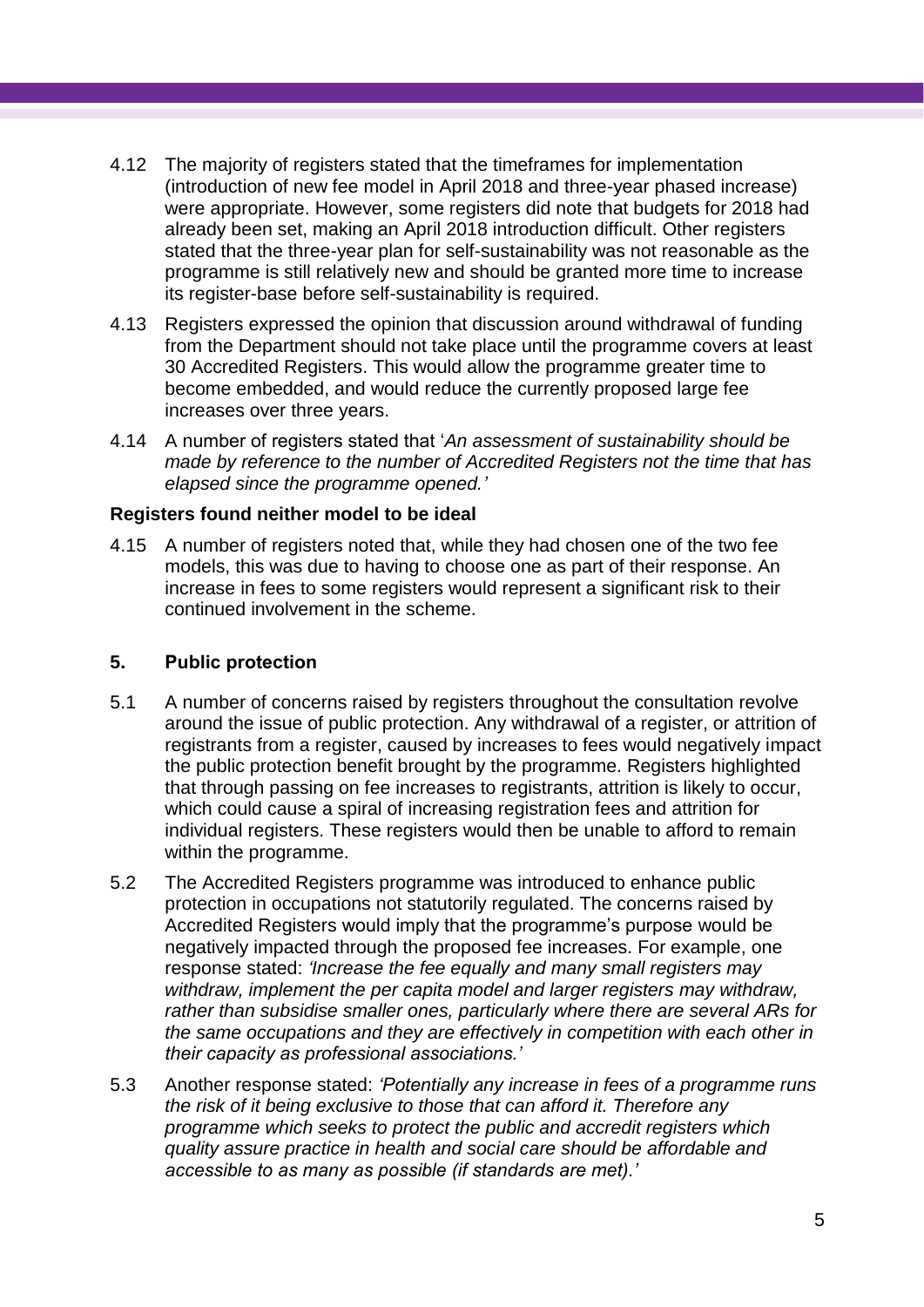- 5.4 An important point made by one register is that *'The key is not the fees but retaining the registers'.*
- 5.5 Put simply, the entire purpose of the programme is likely to be jeopardised by the introduction of either fee model proposed in the consultation.

#### **6. Additional staff member**

- 6.1 As part of the consultation, at the request of the Accredited Registers, we included calculations of fees if we were to increase our staffing complement by one Accreditation Officer. This additional post was proposed to help manage the increased workload with an increased number of registers, and increased communications work.
- 6.2 A small number of registers stated their support for increased staffing levels. However, given that the majority of registers stated that the fee increases with current staffing levels would be prohibitive, we do not determine this to currently be a feasible proposal.

#### **7. Risks of implementing the new fee model**

- 7.1 The responses to the consultation highlight the risks to sustainability of the programme presented by the proposed fee increases. More importantly, any risk to the sustainability of the programme poses risks to the public protection benefit it provides.
- 7.2 These risks were all identified prior to the consultation, but we now consider the likelihood of these risks occurring to be much greater than previously thought.
- 7.3 Some key headline risks are
	- Withdrawal of registers from the programme
	- Attrition of registrants from registers, if registers pass fee increases onto registrants
	- Merging or clustering of registers, reducing the income of the programme and increasing costs for other registers
	- The withdrawal of one large register under the base fee plus per capita model may leave a budget deficit that cannot be covered by the remaining registers
	- Reduction, or delay, in applications by registers that would otherwise join the programme
- 7.4 Based on the responses to the consultation, the occurrence of some of these risks, especially those that would jeopardise the programme, would be inevitable with the introduction of either model consulted on. From the feedback received, it is almost impossible to expect that there will be no withdrawal of registers from the programme in response to implementation of the proposed fee increases.

#### **Clustering and merging**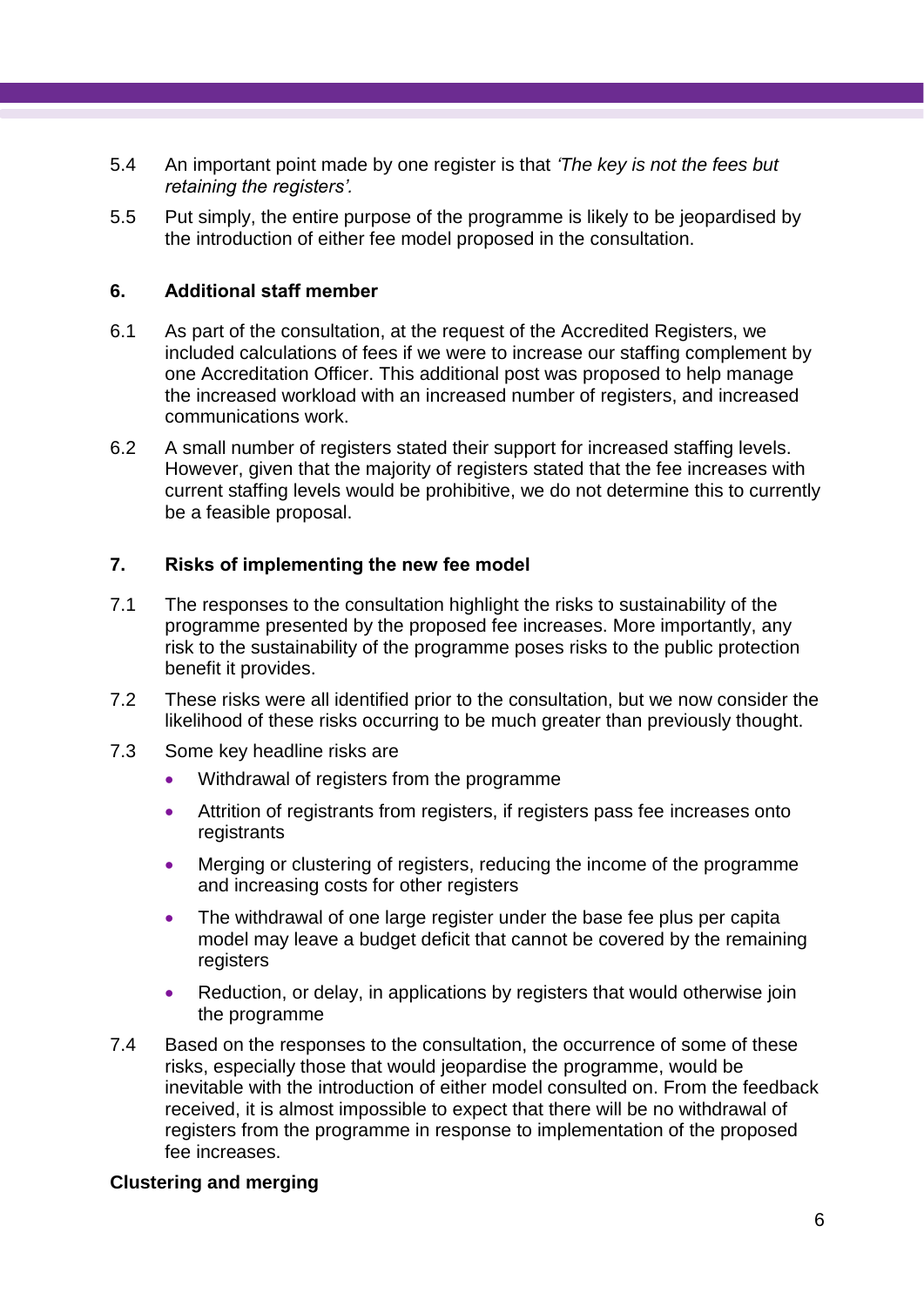- 7.5 One of the principles of the programme has been that registers should be able to cluster to make the cost of accreditation more affordable for smaller registers.
- 7.6 This poses a significant risk to the sustainability of the programme if registers that are not able to afford the increases to fees cluster or merge with each other. Each merger or cluster formed would result in increased fees for registers, as the loss of income would need to be shared across the programme.
- 7.7 The loss of fees through mergers of clusters would be partly covered by a model that included a per registrant charge, but would still leave the base fee to be shared across the other registers.

#### **8. Update to assumptions within the consultation document**

- 8.1 Following on from heightened risks, and based on the responses to the consultation, we find it necessary to update the assumptions that were included within the consultation document.
- 8.2 One of our assumptions stated: *'Annual retention rates will remain at, or close to 100%. Any non-renewal by registers will be mitigated by increased recruitment activity.'* Given the feedback received from registers, and the lack of consensus on a preferred fee model, we no longer believe that we will be able to maintain renewal rates at or close to 100%. We believe it is highly likely that some registers will either merge, cluster or withdraw. One register's response provides a succinct summary: *'The assumption in the consultation paper that annual retention rates will remain at, or close to, 100% will be severely tested if the proposed increases in charges go ahead.'*
- 8.3 Given the feedback that many registers would pass on the fee increases to registrants, our assumption that *'The number of registrants will rise steadily over time, particularly as new registers are accredited'* is unlikely to be valid. Any increase in fees for registrants, particularly those required to keep the smaller registers in the programme, will likely cause attrition in registrant numbers.
- 8.4 While we believe that the majority of '*Registers are able, and willing, to pay increased fees for the programme'*, it is clear that the proposed fee increases are not feasible for some registers, due to either small budgets, or vast fee increases.

# **9. Conclusion**

- 9.1 We believe registers have taken a pragmatic approach to the move towards financial self-sustainability, and are willing, if able, to contribute financially to closing the funding gap. However, the cost increase required in the next three years to achieve this goal by April 2021 would put the registers under significant strain and compromise their ability and desire to continue with the programme.
- 9.2 We believe that implementing either of the proposed fee models in the consultation will have serious negative impacts on the ongoing sustainability of the programme and could cause it to fail. We are committed to achieving financial self-sustainability, but are concerned that our current proposals could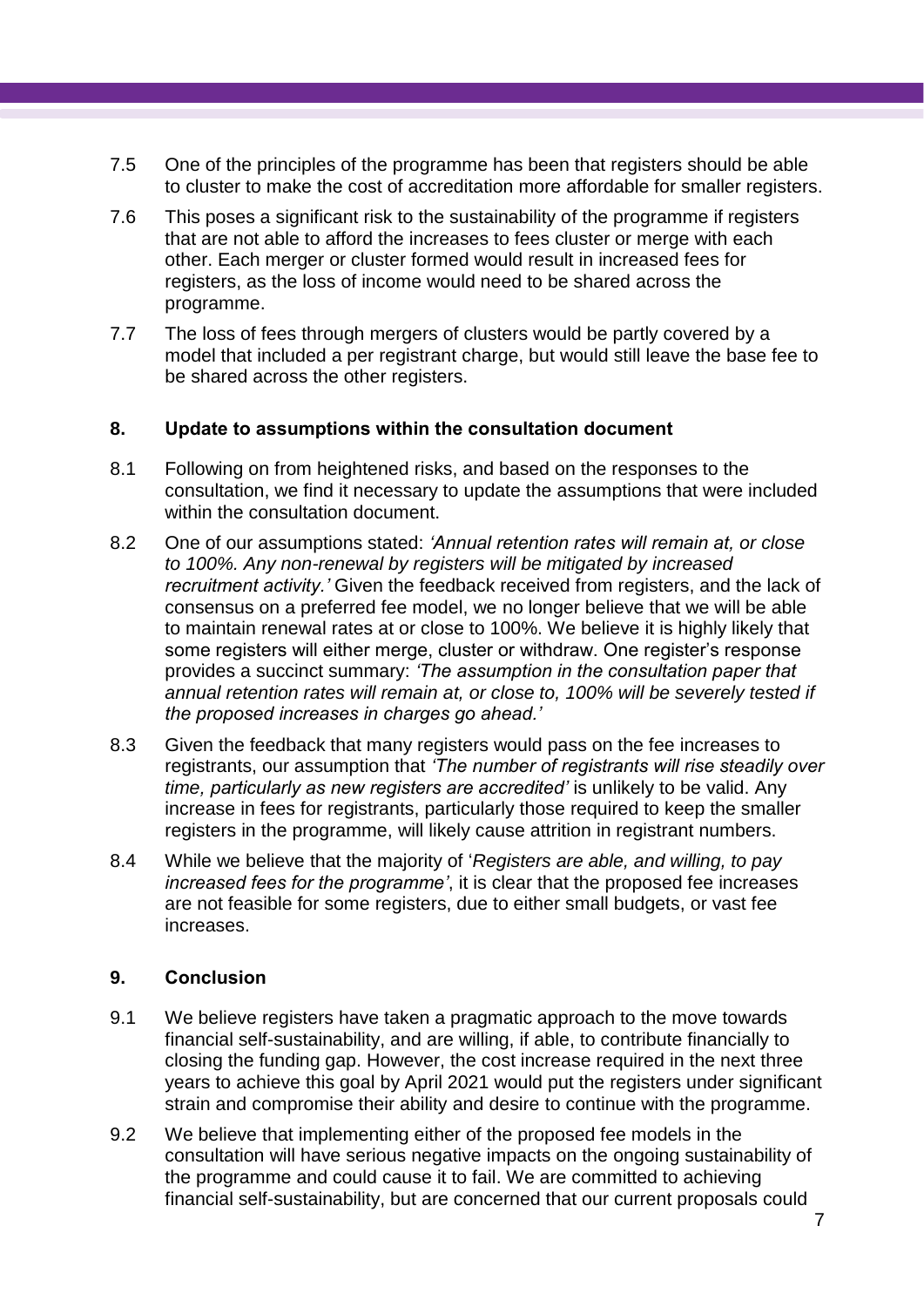have the opposite effect to that intended by forcing registers from the programme.

- 9.3 As noted within section 4, nine registers explicitly or implicitly stated that they would reassess their ongoing accreditation with the proposed fee changes. Any loss of registers would increase the fees for all other registers, which may in turn cause further registers to leave the programme. The specific impact of each register leaving would depend on the fee model and the register that withdrew. Based on current registrant numbers, in 2018-19, this would be a minimum of £10,040 and a maximum of £16,800, rising to a minimum of £11,600 and maximum of £28,500 in 2020-21. This represents a significant cost to be shared among the remaining registers and remains a significant concern for the long-term sustainability of the programme.
- 9.4 Concerns about our current proposals that have been raised through this consultation have led us to conclude that a different model is required for 2018- 19. We reviewed a number of possibilities, including an income-based model, and have concluded that the model within section 10 is presently the most feasible option.

#### **10. Outcome and fee model for 2018-19**

- 10.1 We have both a responsibility to the registers, to take into account their views on the proposed fee models, and a responsibility to the Department of Health to move towards financial self- sustainability. For this reason, we will increase the fees by an amount less than we consulted on for 2018-19. This will allow some movement towards financial self-sustainability, while allowing further time for discussions with the Department.
- 10.2 We will implement the following fee model for 2018-19:
	- Increase the base fee to £10,000 and implement £0.10 per registrant charge.
	- Increase the application fee by a similar amount as the base fee, to £13,250.
- 10.3 All future fee increases will be by a minimum of the Consumer Prices Index (2.7% average for 2017) until the programme reaches financial selfsustainability.